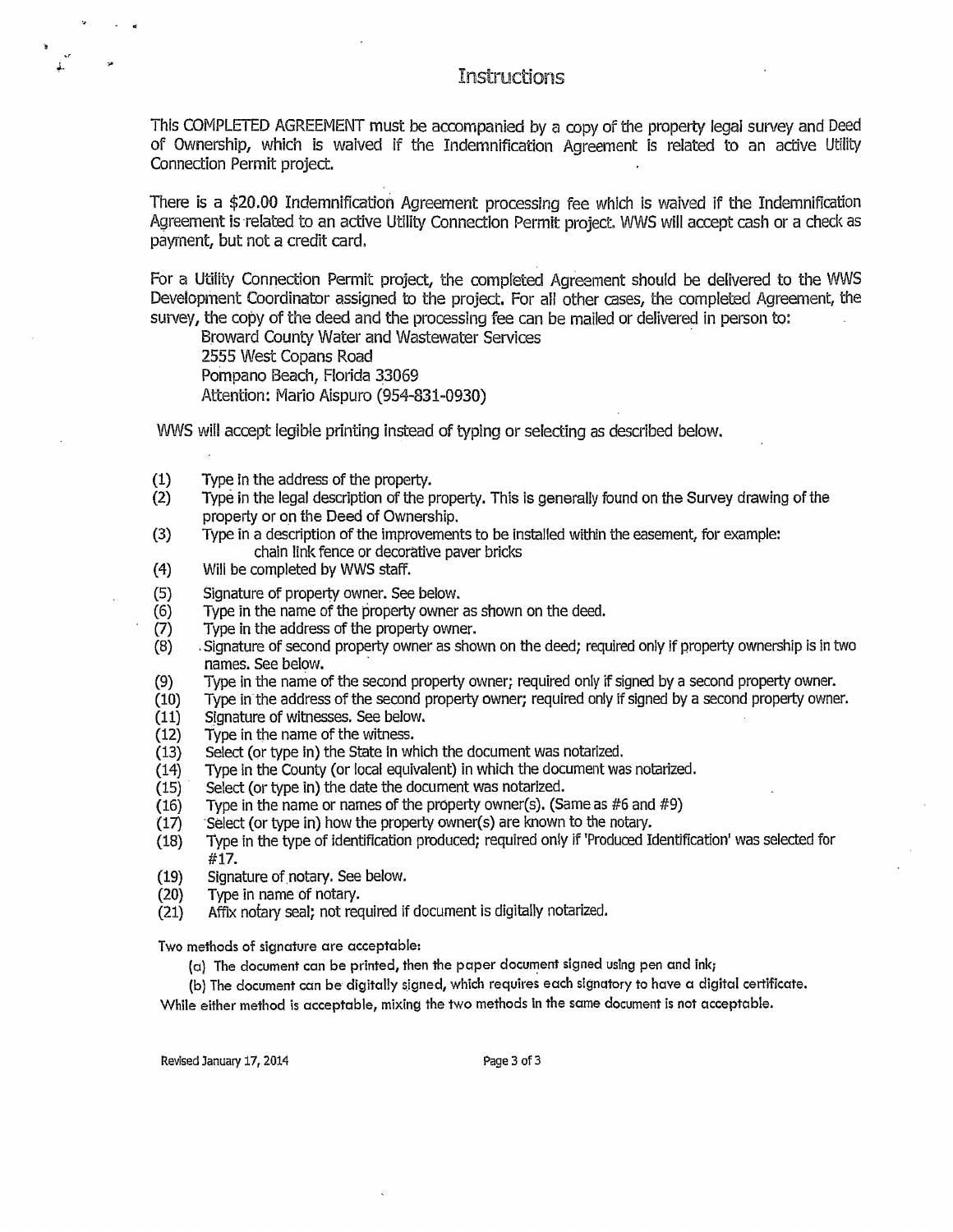Individual

## **INDEMNIFICATION AGREEMENT**

**(Encroachment** - **Utility Easement)** 

Property Address:

Property Legal Description:

Description of Improvements:

I/We, heirs and successors in title, do hereby agree that it will be my/our responsibility to maintain or remove the "Improvements" at our expense and at no cost to the County; should the County require same to be done for use of the Easement. I/We, further agree to indemnify and save harmless the County, its agents or employees for all suits and actions of every name and description which may result from or on account of any injures or damages received by any person, persons or 'property, caused directly or indirectly as a result of the "Improvements" being within the easement.

This Indemnification Agreement shall be binding upon the property Owner, its heirs, successors, legal representatives and assigns. This Agreement will run with the land and shall be recorded in the Public Records of Broward County.

(signed by property owner(s) on the following page)

## **APPROVED BY Broward County Water and Wastewater Services Telephone 954-831-0741 2555 West Copans Road, Pompano Beach, Florida 33069**

Date: Signature:

Type Name:

Page 1 of 2